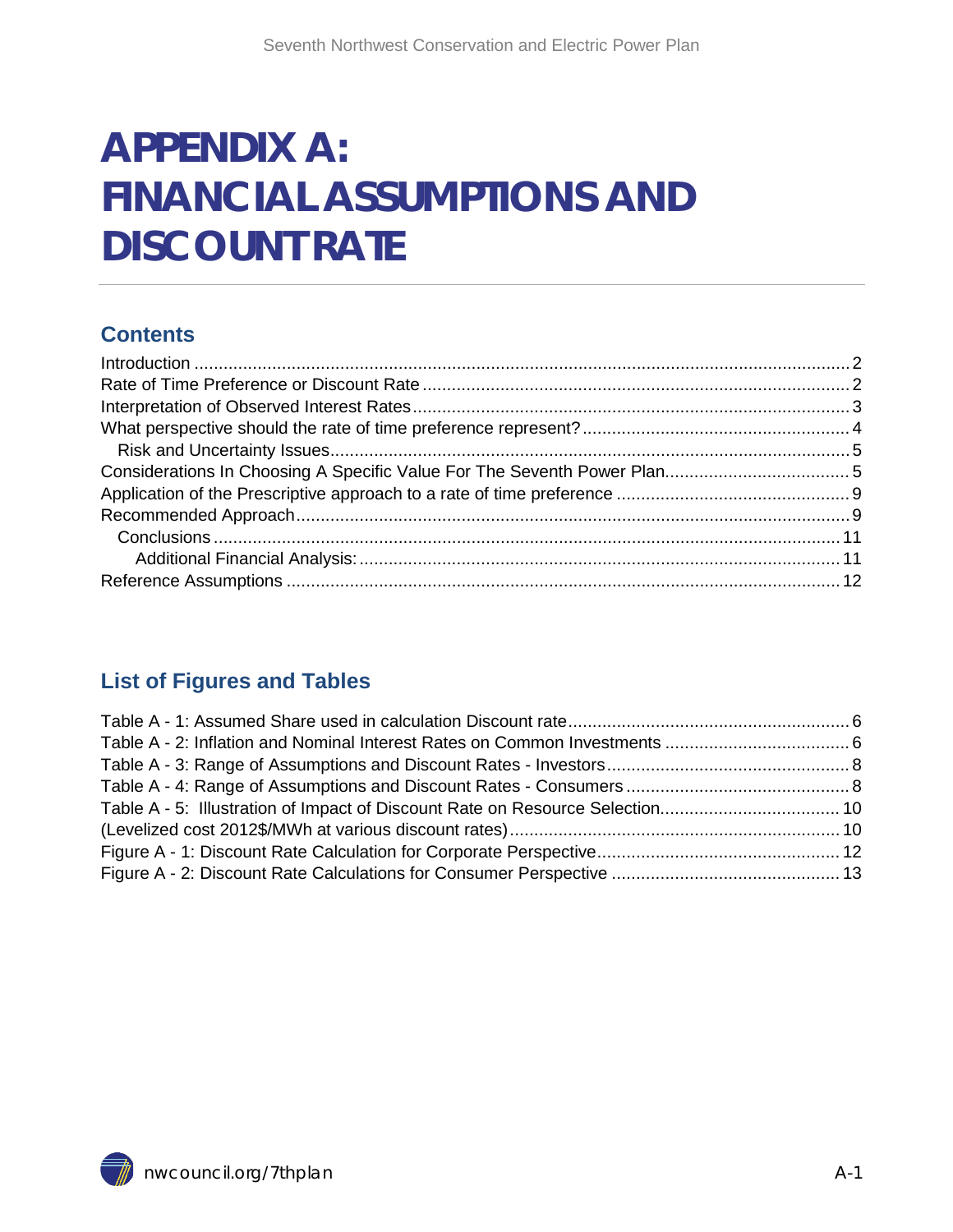### <span id="page-1-0"></span>INTRODUCTION

The Council's planning process involves a number of analytical steps, including estimation of quantities and costs of new resources, projection of future demand for electricity under a variety of assumptions, and simulation of the operation of the regional power system to meet varying future demands with alternative sets of resources. These analytical steps require assumptions regarding financial and economic variables.

When developing the Plan, the Council performs investment analysis, allowing for a comparison of energy generating and efficiency projects that have different patterns of expenditures.

Consideration of these assumptions is important for three reasons: first, the values used directly influence the outcome of the analysis; second, the values used in the various components of analysis must be consistent; and third, some assumptions reflect policy judgments about the relative weight of the present and the future.

## <span id="page-1-1"></span>RATE OF TIME PREFERENCE OR DISCOUNT RATE

The concept of the rate of time preference arises from the general observation that people, given the choice, would prefer to consume now rather than later (or in other words, to pay later rather than now). Income received now can be reinvested to produce additional income later. This positive rate of time preference is reflected in borrowing, lending and investment behavior throughout the economy. The term "discount rate" is often used for this concept, but is also used in other contexts, such as referring to market rates of interest.

For the purposes of the Council's planning, the rate of time preference is important because evaluating alternatives commonly requires the comparison of streams of costs with different timing. The rate of time preference allows the translation of costs incurred at different times into comparable present values. One example of a situation where this translation is necessary is a comparison of the cost of electricity from wind generators to the cost of electricity from natural gas-fired turbines. The wind generators' costs are concentrated in the first year or two in the initial construction of the generators, while the costs of the gas turbines include both initial construction costs and substantial operating costs (mostly fuel) throughout the life of the turbines. Converting both cost streams into present values allows a valid comparison of the costs of the two alternatives.

The conversion to present value is accomplished by dividing each year's costs by  $(1+r)t$  where  $r =$ the rate of time preference and  $t =$  the number of years from the present, and adding up all years' values. This conversion has been a key feature of Council analysis from the first Power Plan; it is an essential step in the operation of the Regional Portfolio Model (RPM) today. The rate of time preference is also used in levelizing conservation measures' costs in Procost and generating resources' costs in Microfin. The Procost model is used to calculate conservation levelized costs and present value of costs and benefits. The Microfin model is used to estimate levelized cost of generation options other than conservation.

A higher discount rate reduces the importance of future effects more than a lower discount rate. All else equal, a higher discount rate would tend to value a combustion turbine over a wind project, for

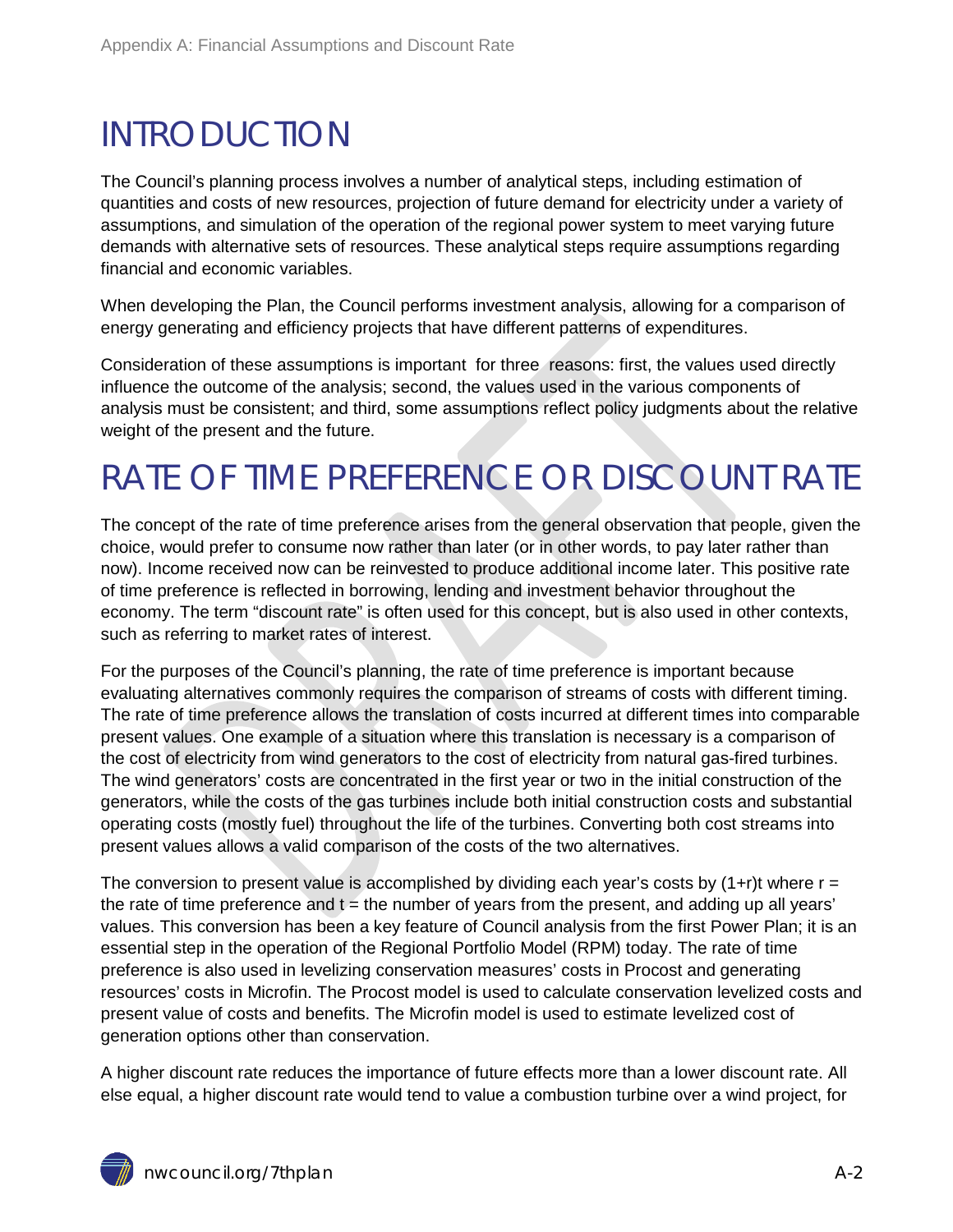example, by disproportionately reducing the higher fuel costs in future years. On the other hand, a lower discount rate would not reduce the effects of those future costs as much. A discount rate of zero percent for example, would treat effects in all years, whether next year or 30 years from now, the same in terms of their impact on the investment decision made now. This notion of time preference is not, however, an abstract preference for the short term versus the long term. Time preference is directly tied to the concept of a market interest rate. Putting aside questions of risk temporarily, a dollar to be paid next year is less of a burden than a dollar this year. That is because one could invest less than a dollar today and, assuming sufficient return on that investment, use the proceeds to pay the dollar cost next year.

From the other side, a dollar benefit this year is more valuable than the same dollar benefit next year, because it can be turned into more than a dollar next year by investing it. The important point here is that dollars at different times in the future are not directly comparable values; they are apples and oranges. Applying a discount rate turns costs and benefits in different years into comparable values. Because the Council's analysis looks at annual cost streams of many resource types, discounting is required in order to make a fair comparison of alternative policies.

Market interest rates embody the effect of everybody's rates of time preference. Individuals and businesses that value current consumption more than future consumption will tend to borrow, and those that value future consumption more will save. The net effect of this supply and demand for money is a major factor in setting the level of interest rates, as are the actions of the Federal Reserve in setting the federal funds rate and influencing inflation expectations through its actions on the aggregate money supply. Market interest rates also embody considerations of uncertainty of repayment, inflation uncertainty, tax status, and liquidity, which together account for most of the variations among observed interest rates.

Because of this overall relationship between rates of time preference and interest rates, the level of the discount rate should be related to the level of interest rates. The difficulty is in determining which interest rate is the appropriate one for the choices being made. There are three general approaches commonly used for this choice, which can be described as the regional consumer's perspective, the corporate perspective and the national perspective. These perspectives will be covered in a later section of this appendix.

Finally, risk and uncertainty in evaluating a capital-heavy project is sometimes treated by modifying the discount rate and sometimes by directly modifying the treatment of costs and benefits in the analysis. There are theoretical arguments in the economic literature on all sides of these issues.

## <span id="page-2-0"></span>INTERPRETATION OF OBSERVED INTEREST RATES

There is debate among economists about the validity of using observed market rates as the basis of the rate of time preference. The two sides of the debate are generally referred to as the "descriptive" approach, which focuses on decisions observed in the market, and the "prescriptive" approach, which focuses on ethical considerations and market imperfections.

Economists who advocate the descriptive approach argue that observed market behavior is the best evidence of the rates of time preference of individuals who make up society. They argue that behavior is the best basis for translating costs and benefits at different times to comparable *present*

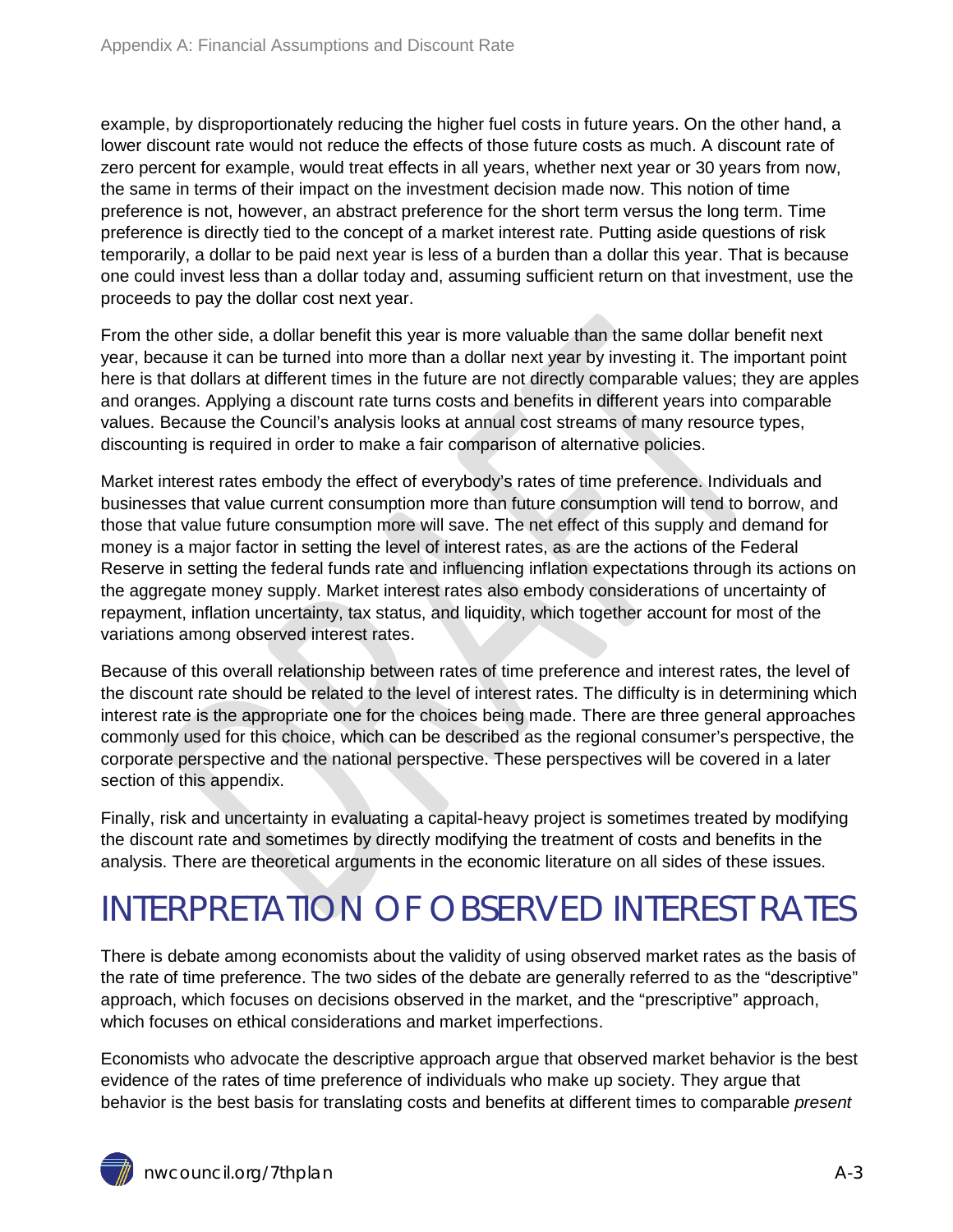values. This approach is fundamentally the interpretation of market behavior to estimate what rates of time preference underlie that behavior.

Economists who advocate the prescriptive approach argue that a number of market imperfections and perhaps most important, the practical and ethical issues of discounting costs and benefits across long periods of time (greater than 50 years), mean that an appropriate rate of time preference for society should be different than observed market rates of interest. They argue that the rate of time preference is best developed from ethical principles and recognition of market imperfections.

The Council's work has adopted the descriptive approach in the past; this appendix describes the application of that approach to the estimation of the regional rate of time preference first. It will then take up the prescriptive approach and its possible relevance to Council planning methodology for the future.

But what rate of time preference (implied by investments of what level of risk) is appropriate for use with the Council's Regional Portfolio Model (RPM)? The principal use of the Council's rate of time preference is to translate the regional power system costs for various portfolios simulated by the RPM into comparable present values. The RPM explicitly models the most significant risks faced by the power system, so further reflecting risk by using a rate of time preference that includes a significant risk component could result in discounting future benefits more heavily than we should. Because of this, it is recommended that the rates of interest of low-risk investments are the most appropriate basis for a rate of time preference to be used with the RPM.

### <span id="page-3-0"></span>WHAT PERSPECTIVE SHOULD THE RATE OF TIME PREFERENCE REPRESENT?

In considering a choice of perspective, it's helpful to think of the three perspectives, consumers', corporate, and national, in terms of their different views of taxes.

From an individual consumer's perspective, taxes paid on returns to investment reduce his or her consumption rate of interest, the amount of consumption he or she can enjoy in the future as the result of a reduction in consumption today. In the example above, a 28% tax on investment returns will reduce a nominal 8% return to an after-tax return of 5.8% (before adjusting for inflation).

Corporations see returns to investment similarly reduced by corporate income taxes. Their after-tax returns are not really comparable to consumption rates of interest, since those returns are further reduced by individual income taxes before the corporations' stockholders can use them for consumption.

From the national perspective, however, the full return to an investment is available for increased consumption, which includes both the after-tax return to the investor themself, and the goods or

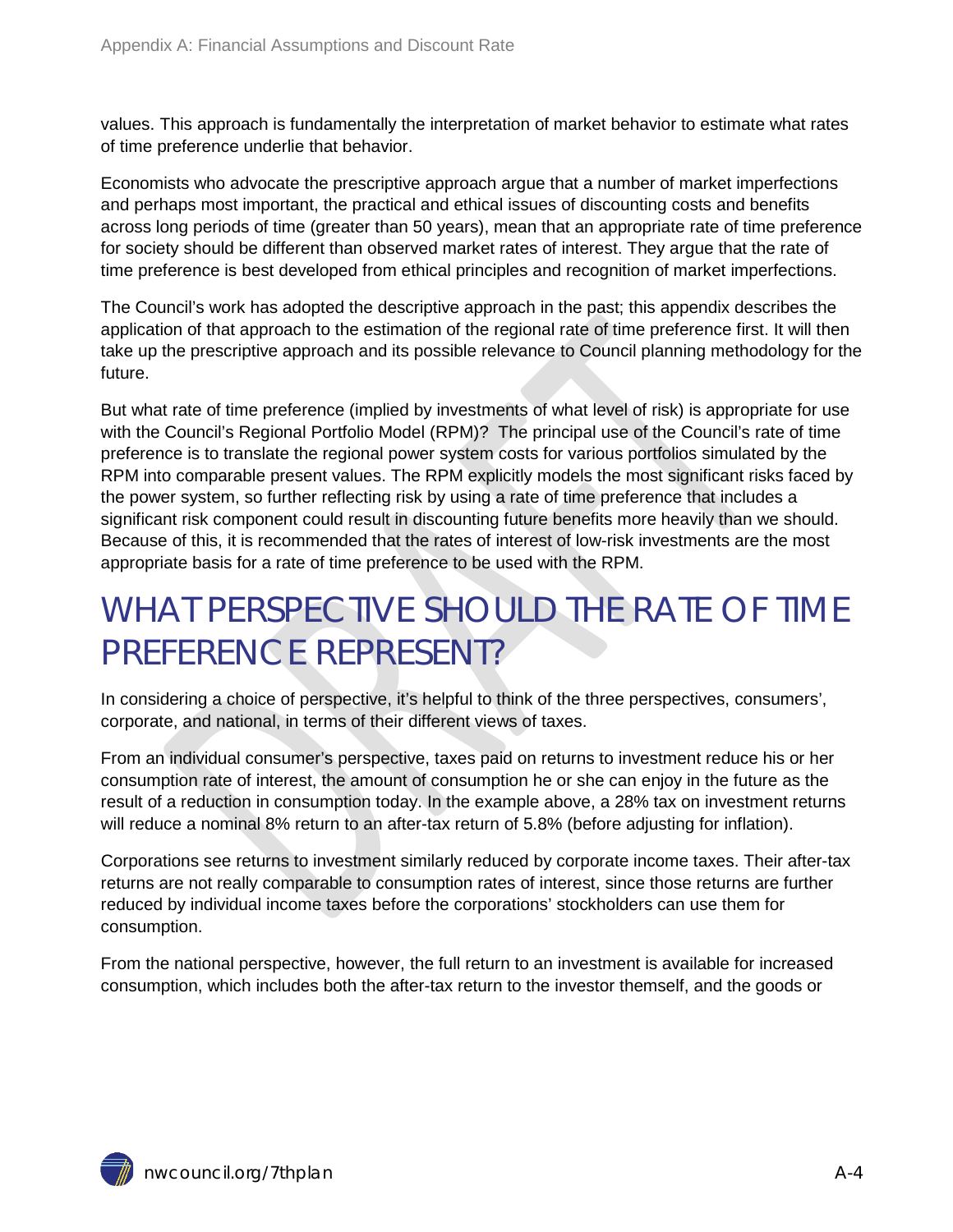services paid for by the taxes on the investment return. From the national perspective, the consumption rate of interest is equal to the pre-tax rate of return on representative investments.<sup>[1](#page-0-0)</sup>

#### <span id="page-4-0"></span>Risk and Uncertainty Issues

As mentioned earlier, variations in risk and uncertainty account for a major part of the differences among returns to various potential investments. It is important to try to capture these elements of potential investments in the analysis in some manner, and at the same time, avoid double counting them by embodying them in both the discount rate and the rest of the analysis. The Council's resource analysis explicitly accounts for major uncertainties and risks, such as water conditions, load growth uncertainty, fuel prices, power market prices, carbon dioxide mitigation requirements, and so forth.

#### <span id="page-4-1"></span>CONSIDERATIONS IN CHOOSING A SPECIFIC VALUE FOR THE SEVENTH POWER PLAN

The Seventh Power Plan covers 2016 through 2035, with a six-year action plan period of 2016 through 2021. The approach that the Council took for its investment analysis builds on two sets of assumptions. The first is the relative shares of future investment decisions made by different entities (Bonneville, publicly owned utilities, investor owned utilities and residential and business customers). The second is a set of forecast data developed by Global Insight, a national economic consulting firm, whose forecasts are used for various purposes by the Council.

The first set of assumptions looks at decision makers. Because the recommended approach looks at investment decision makers, and because a significant fraction of the conservation resource is expected to be paid for directly by consumers, the Council made assumptions about the shares of the ultimate resource portfolio that will be made up of generation and conservation and the shares of the conservation decisions that will be made by consumers. Generation decisions will be made by utilities; conservation investment decisions will be made both by utilities, through purchase or rebate programs, and by consumers directly. An assumption has also been made about the share of the public agencies' new resource requirements that will be placed on Bonneville. That share will be evaluated at the Bonneville discount rate.

Plausible changes from the reference assumptions can affect the ultimate discount rate (shown in Table A-3) somewhat. Because of this, both the reference assumptions and a range of assumption values have been examined. Both are shown in Table A-1 below. Note values shown in Table A-1 are not discount rates.

 $\overline{a}$ 

<span id="page-4-2"></span><sup>1</sup> A Pacific Northwest *regional* perspective would treat federal income taxes as mostly reductions in the consumption rate of interest, since not all of the goods and services paid for by a marginal dollar of federal taxes paid in the PNW return to the PNW to be consumption for the regional population. An argument can be made that a regional rate of time preference should therefore be lower than a national rate of time preference.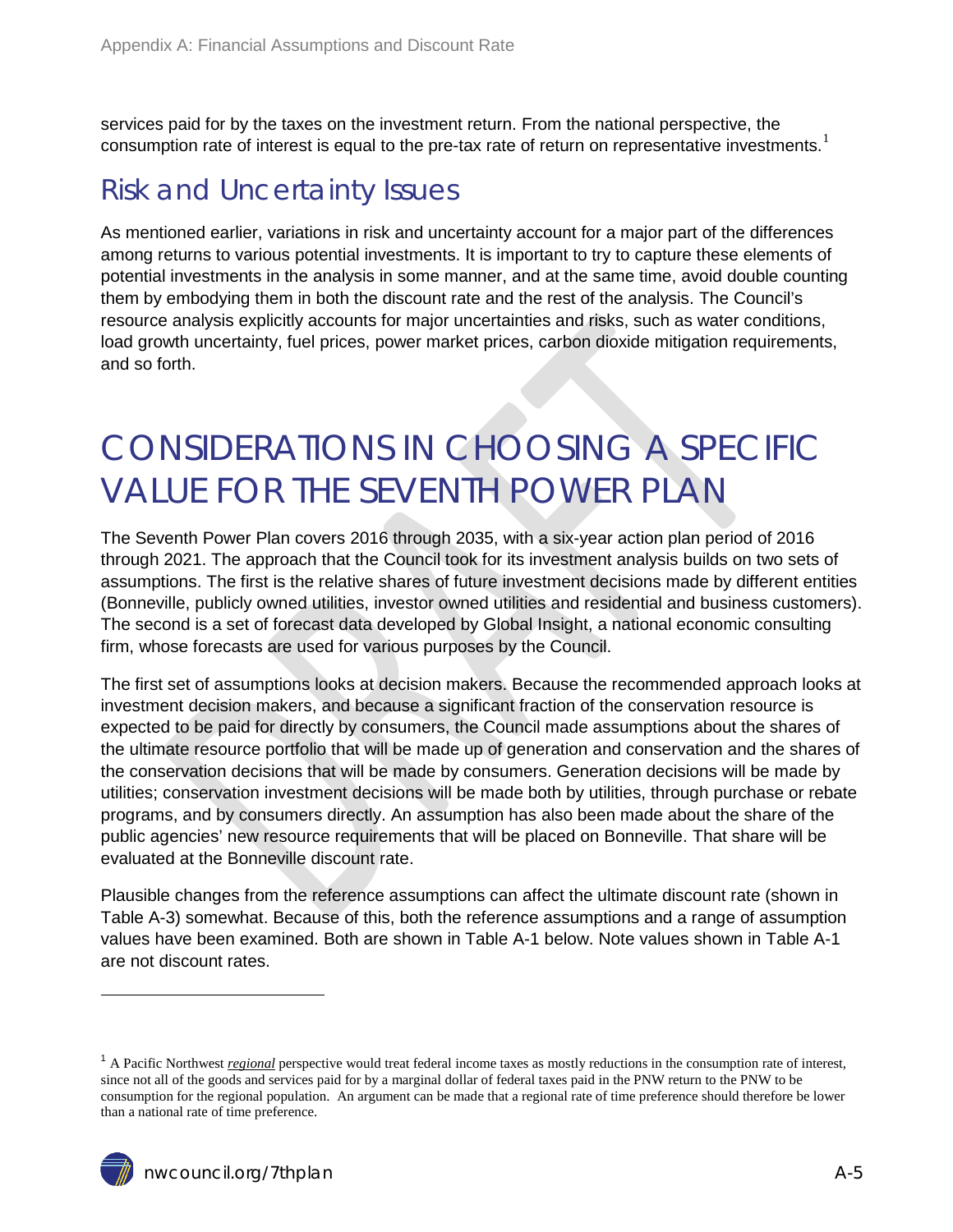<span id="page-5-0"></span>

|                                                   | Reference |         |
|---------------------------------------------------|-----------|---------|
| <b>Assumptions</b>                                | Value     | Range   |
| Bonneville share of publics' generation needs     | 20.0%     | 10%-30% |
| Generation share of future resources              | 15.0%     | 15%-50% |
| Conservation share of future resources            | 85.0%     | 50%-95% |
| Utilities share of conservation cost              | 60.0%     | 40%-70% |
| Consumer share of conservation cost               | 40.0%     | 60%-30% |
| Residential sector share of conservation resource | 40%       | 30%-60% |
| Business sector share of conservation resource    | 60%       | 70%-40% |

The second set of assumptions consists of cost of capital estimates for the various decision-making entities described above. As noted, they are based on the most recent forecasts of financial variables by Global Insight. There are five basic inputs to Global Insight's calculation for this forecast, all averaged over the years 2015-19: GDP deflator (used to convert to real terms), nominal 30-year Treasury bond rates, 30-year new conventional mortgage rates, long-term AAA rated municipal bond rates and long-term Baa corporate bond rates. These values are shown in Table 2 below:

<span id="page-5-1"></span>

| <b>Item</b>                       | <b>2015-19 Average</b><br><b>Nominal</b> | <b>2015-19 Average</b><br><b>Real</b> |
|-----------------------------------|------------------------------------------|---------------------------------------|
| <b>GDP</b> deflator               | 1.64%                                    |                                       |
| 30 year Treasury                  | 5.20%                                    | 3.5%                                  |
| 30 year new conventional mortgage | 6.44%                                    | 4.7%                                  |
| Long-term AAA municipal bond      | 5.24%                                    | 3.54%                                 |
| Long-term Baa corporate bond      | 7.28%                                    | 5.6%                                  |

Table A - 2: Inflation and Nominal Interest Rates on Common Investments

The discount rates that are used for the three major categories of retail load-serving entities (municipals/public utilities, coops and IOUs) are distinguished by their financing costs and estimates can be derived from the above values. Municipal utilities and public utilities are assumed to be able to borrow at AAA municipal bond rates, or 3.5 percent in real terms. Coops are able to finance at about 100 basis points above Treasury rates, implying a rate of 6.2 percent or 4.5 percent in real terms. Bonneville financing is about 90 basis points above Treasury rates for long-term borrowing, implying a rate of 4.4 percent in real terms.

The discount rates used by regional utilities surveyed show a range from 3.6% to 5.8% for IOUs, and 2.4% to 4.9% for public utilities. They represent the tax-adjusted weighted average cost of capital (WACC) for the utilities and typically employ the allowed rate of return from the most recent rate case. A composite value for IOUs using the assumptions above can be calculated using the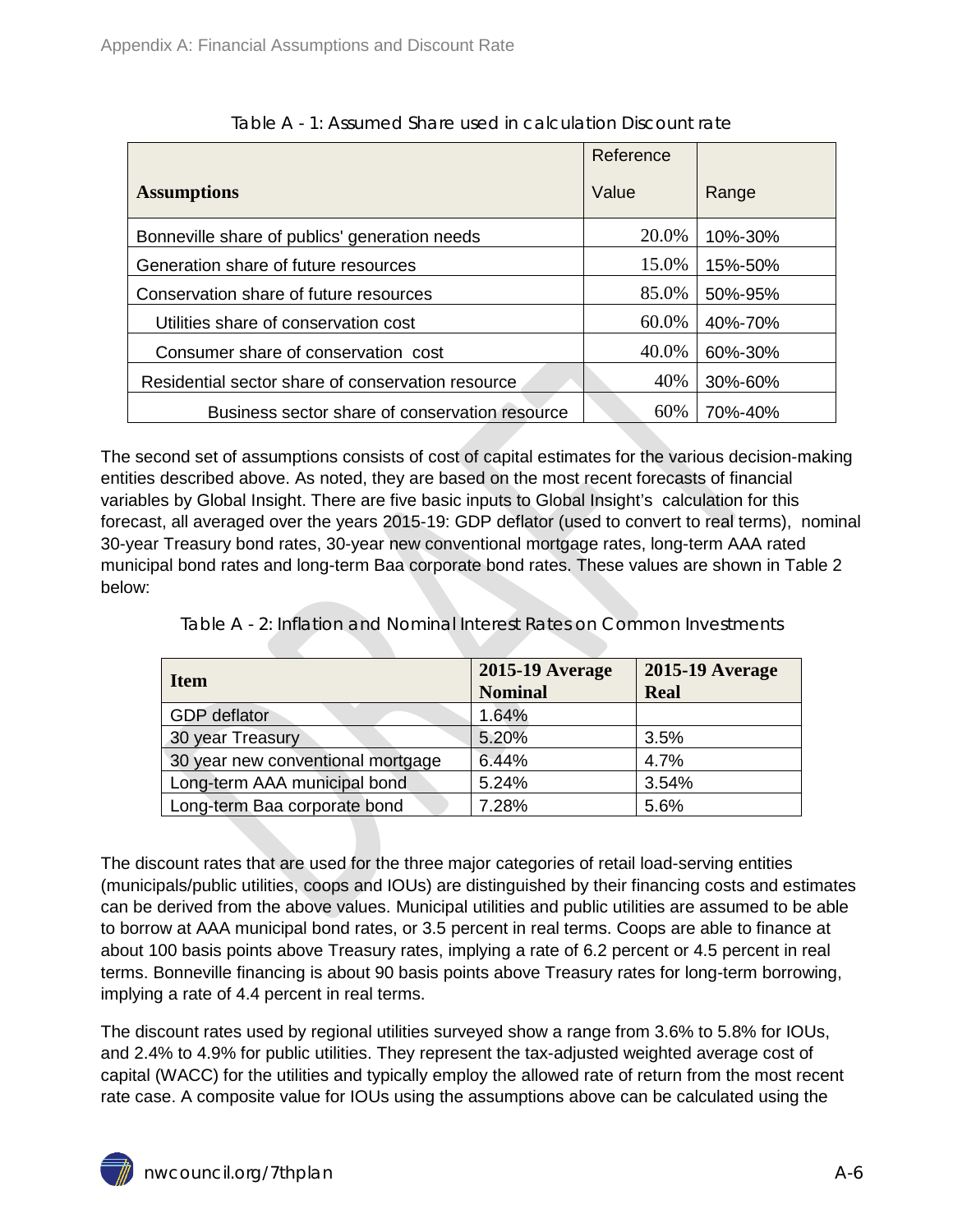current cost of equity, roughly averaged from the data, and a cost of debt based on the forecast cost of Baa debt, adjusted for its tax deductibility. The effective cost of the debt is lower because it is deductible for corporate income tax purposes, just as home mortgage debt is deductible for personal income tax purposes.

The approach for assessing decision making by consumers for the consumer-funded portion of the energy efficiency is similar, though it uses largely different data. The Department of Energy (DOE) conducted a study on consumer discount rates<sup>[2](#page-4-2)</sup> for the purpose of evaluating national lighting standards. On the residential side, it looked at a range of assets and borrowing sources available to individual consumers<sup>[3](#page-6-0)</sup>, with the sources weighted by their historic use, based on the Federal Reserve Board's Survey of Consumer Finances over a recent 15-year period. Using this historic data analysis, DOE calculated a real consumer discount rate of 5.6 percent.

The DOE calculation makes an adjustment for the tax deductibility of certain kinds of borrowing (home equity loans) but does not make any adjustment for the tax effects on net returns from the various asset classes it considers (savings accounts, CDs, mutual funds, etc.). This is important because the returns from a consumer's energy efficiency investment are not reduced by taxes (i.e., they are equivalent to after-tax returns from a financial investment). Using the shares of borrowing types and returns from the DOE historical data, as well as the implied average historical inflation rates from the DOE data, and adjusting the returns on investment assets by an assumed 20 percent income tax rate, the DOE-calculated real residential discount rate is reduced from 5.6 percent to 3.9 percent. A range of values is shown for the final calculation, as displayed in Table A-3 below.

The last item to be calculated is the discount rate for business consumers. DOE also estimated values for this, based on a different approach than it had used for residential consumers. DOE used the Capital Asset Pricing Model, a widely used approach in financial economics, to calculate the cost of equity for a large sample of commercial and industrial companies. Using the same data base from which the companies were drawn, DOE extracted estimates of cost of debt, debt/equity ratios and factors relevant to the calculation. Using an estimate of long-term Treasury rates of 5.5 percent (almost identical to the Global Insight forecast used here, 5.2 percent) and an inflation forecast of 2.3 percent (higher than that used here, 1.6 percent) DOE derived real industrial and commercial discount rates of 4.7 and 4.5 percent, respectively.

In order to make the result somewhat more comparable to the calculations in this appendix, the values can be recalculated using the Global Insight forecast of inflation, which has the effect of implying higher real interest rates. That calculation would yield industrial and commercial real discount rates of 4.7 and 4.6 percent respectively.

In addition to the range of values used for the decision-share assumptions, described earlier in this appendix, the recommendation for a discount rate to use in the Council's analysis is based on a range of real discount rates for business and residential consumer decisions. The final set of

-

<sup>&</sup>lt;sup>2</sup> [http://www.eere.energy.gov/buildings/appliance\\_standards/residential/gs\\_fluorescent\\_incandescent\\_tsd.html](http://www.eere.energy.gov/buildings/appliance_standards/residential/gs_fluorescent_incandescent_tsd.html)

<span id="page-6-0"></span><sup>&</sup>lt;sup>3</sup> Similarly to the approach used by Council in earlier plans, when it took a region consumer's perspective.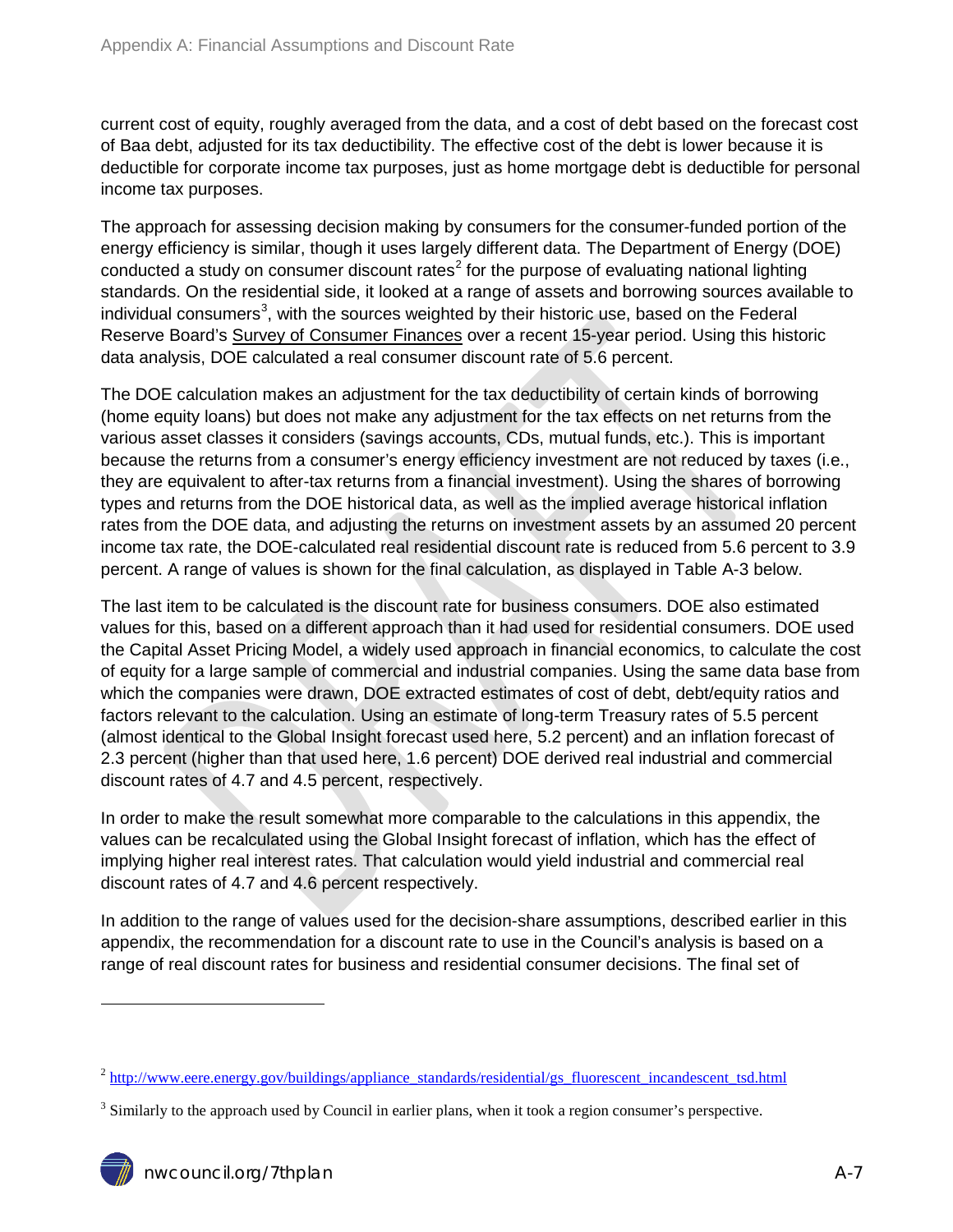assumed values for either corporate or consumer perspective, with their ranges, is shown below in Tables A-3 and A-4. The results for the reference case for the corporate and consumer perspectives are presented in the Attachment shown at the end of this appendix.

<span id="page-7-0"></span>

|                                                 |                 | <b>Assumptions to Drive Discount Rate</b> |       |
|-------------------------------------------------|-----------------|-------------------------------------------|-------|
|                                                 | <b>Referenc</b> |                                           |       |
| <b>Assumptions</b>                              | е               | Up                                        | Down  |
| Inflation rate                                  | 1.6%            | 1.6%                                      | 1.6%  |
| BPA share of publics' generation needs          | 20.0%           | 30.0%                                     | 10.0% |
| Generation share of future generation resources | 15.0%           | 5.0%                                      | 50.0% |
| Conservation share of future resources          | 85%             | 95.0%                                     | 50.0% |
| Consumer share of conservation cost             | 40.0%           | 60.0%                                     | 30.0% |
| Residential share of consumer conservation      | 41.0%           | 60.0%                                     | 30.0% |
| Business share of consumer conservation         | 59.0%           | 40.0%                                     | 70.0% |
| <b>Residential real Cost of Capital</b>         | 3.0%            | 4.0%                                      | 2.0%  |
| <b>Business real Cost of Capital</b>            | 7.7%            | 8.7%                                      | 6.7%  |
| <b>Investor/Corporate Discount Rate</b>         | 5.1%            | 5.40%                                     | 4.8%  |

Table A - 3: Range of Assumptions and Discount Rates - Investors

| Table A - 4: Range of Assumptions and Discount Rates - Consumers |  |  |
|------------------------------------------------------------------|--|--|
|                                                                  |  |  |

<span id="page-7-1"></span>

|                                            |           | <b>Assumptions to Drive</b><br><b>Discount Rate</b> |        |
|--------------------------------------------|-----------|-----------------------------------------------------|--------|
| <b>Assumptions</b>                         | Reference | Up                                                  | Down   |
| Inflation rate                             | 1.6%      | 1.6%                                                | 1.6%   |
| BPA share of publics' generation needs     | 20.0%     | 30.0%                                               | 10.0%  |
| Generation share of future resources       | 15%       | 5.0%                                                | 50.0%  |
| Conservation share of future resources     | 85%       | 95.0%                                               | 50.00% |
| Consumer share of conservation cost        | 40.0%     | 60.0%                                               | 30.0%  |
| Residential share of consumer conservation | 41.0%     | 60.0%                                               | 30.0%  |
| Business share of consumer conservation    | 59.0%     | 40.0%                                               | 70.0%  |
| Residential real discount rate             | 3.0%      | 4.0%                                                | 2.0%   |
| Business real discount rate                | 4.3%      | 8.7%                                                | 6.7%   |
| <b>Consumer Discount Rate</b>              | 3.8%      | 3.9%                                                | 3.5%   |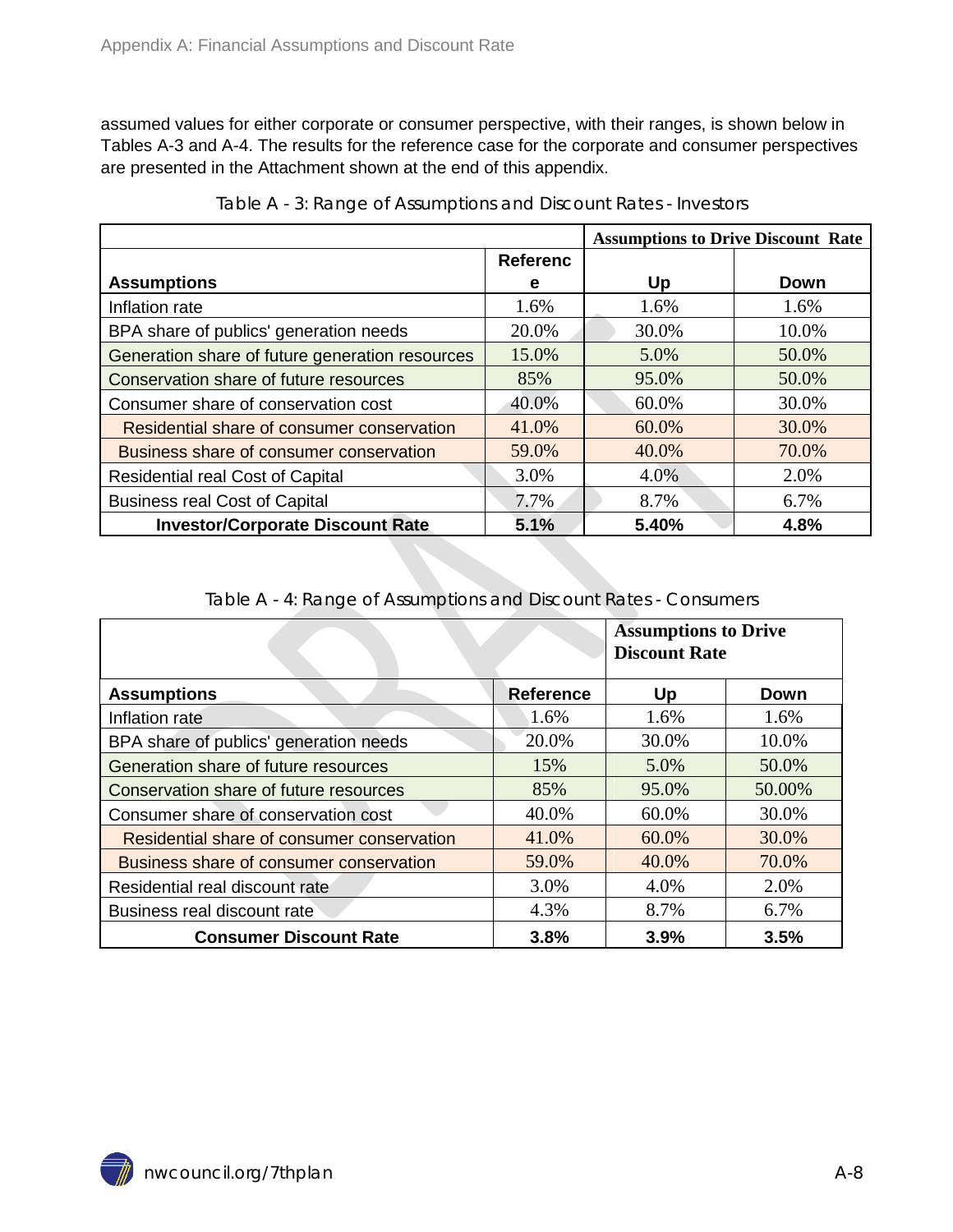### <span id="page-8-0"></span>APPLICATION OF THE PRESCRIPTIVE APPROACH TO A RATE OF TIME PREFERENCE

Up to this point, the discussion has revolved around using the descriptive approach to estimations of discount rates. The issues raised by advocates of the prescriptive approach are probably not relevant to the Council's choice of a rate of time preference for use in Microfin, ProCost, or the Regional Portfolio Model. They could, however, be relevant to the Council's consideration of environmental costs, particularly those elements of environmental costs that persist for a long time. The most obvious example of such costs are greenhouse gas emissions. The current emissions, and those that occur over the next 20 years, may have large effects over the next 100 years or more. In cases of long-term, uncertain effects, the prescriptive approach may have something to offer.

Advocates of the prescriptive approach to the rate of time preference have tended to focus on the problems of discounting over long periods (e.g. >50 years). They assert that over the very long term, the validity of using market rates of interest as the basis of rates of time preference is debatable. This method has received increased attention as part of efforts to evaluate climate change policy options, since greenhouse gasses (GHG) remain in the atmosphere for generations. However, other situations, such as investments in long-lived assets such as hydroelectric projects, bridges, irrigation projects and levees, raise similar issues. Unlike the costs and benefits of decisions whose impacts play out over 20-30 years, the costs and benefits of these kinds of decisions fall at widely separated intervals on completely different groups of people.

One way to pose the issue is, "I can think of investment decisions as trading my consumption now for my consumption X years in the future, and weighting my consumption in those two periods based on my investment opportunities and my preference for immediate gratification. How then should society weigh my consumption now against that of my great-granddaughter 100 years from now?

Does it make sense to weigh her consumption at less than 1 percent of mine, which would be the result of a 5 percent rate of time preference (\$1.00 of her consumption, divided by (1.05)<sup>100</sup>, or \$0.0076) \$76/10,000 dollars."

Key point is that over the very long term, the validity of using market rates of interest as the basis of rates of time preference is debatable.

Advocates of the prescriptive approach argue that market rates of interest give little or no guidance in approaching the issue. Others assert that the problem is even more fundamental than correctly reflecting the interests of future generations. They assert that non-human species and the environment as a whole deserve standing in weighing such decisions, in ways that conventional economics is inadequate to reflect.

### <span id="page-8-1"></span>RECOMMENDED APPROACH

For the Seventh Power Plan, the Council used a hybrid of the descriptive and prescriptive approaches in adopting a discount rate. It should be noted that, unlike much of the analysis and data

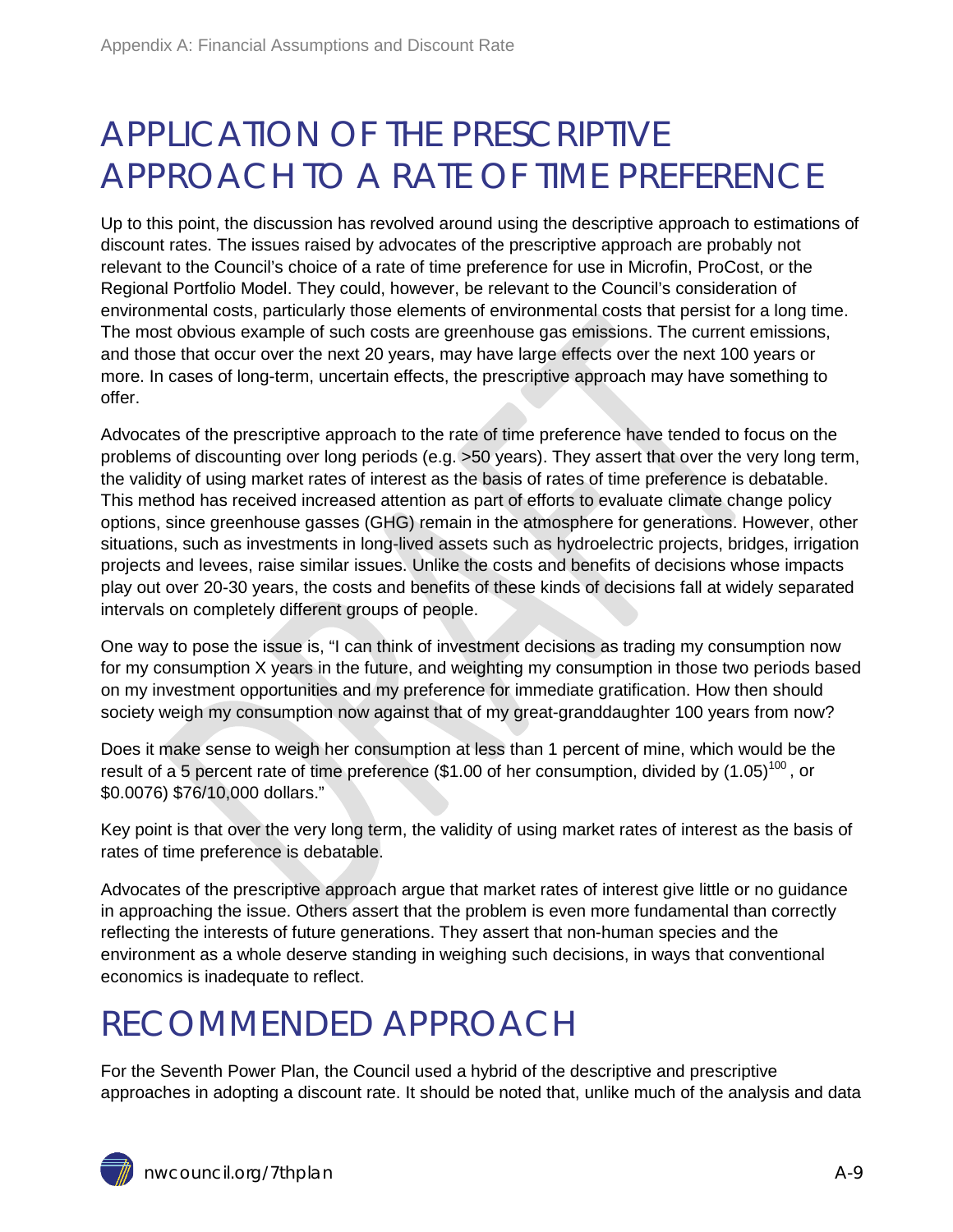provided by the Council in its power plans, which are directly useable by the entities acquiring resources, costs of capital and discount rates derived from them are specific to each entity. A composite rate, such as is used by the Council, will not likely be appropriate for use by any particular utility, though the Council's approach to choosing a value should be useful and is recommended.

As stated previously, because the discount rate reduces the value of future costs, risks and benefits, it can alter the relative economic ranking of resource options. Table A-5 below shows the impact of a wide range of alternative discount rates on the levelized cost of resource types that have different cost streams. The first two resources, energy efficiency and wind generation, are dominated by capital cost and have no, in the case of efficiency, or few, in the case of wind, ongoing maintenance cost. The second two resources, combined and simple cycle combustion turbines, require less up front capital, but have more significant ongoing fuel and maintenance costs.

As an illustration review of Table A-5 shows that the rank ordering of this set of illustrative resources from lowest to highest cost remains largely unchanged across discount rates ranging between zero and twenty percent. The sole exception is that wind resources are slightly less expensive than a combined cycle turbine using zero discount rate.

While there are alternative methods to selecting a discount rate, it appears that over the range of potential values that could be justified on the basis of any of the approaches described above, the relative economics of resource options are not materially altered.

<span id="page-9-2"></span><span id="page-9-1"></span><span id="page-9-0"></span>

|                                          | 0%  | 3%  | 4%  | 5% | 7%  | 20% |
|------------------------------------------|-----|-----|-----|----|-----|-----|
| <b>Discount Rate</b>                     |     |     |     |    |     |     |
|                                          |     |     |     |    |     |     |
| <b>Efficiency (TRC)</b><br>Energy        | 50  | 43  | 41  | 39 | 36  | 24  |
|                                          |     |     |     |    |     |     |
| Wind                                     | 88  | 66  | 60  | 55 | 47  | 21  |
|                                          |     |     |     |    |     |     |
| <b>Combined-Cycle Combustion Turbine</b> | 79  | 58  | 53  | 48 | 41  | 18  |
|                                          |     |     |     |    |     |     |
| <b>Single-Cycle Combustion Turbine</b>   | 256 | 189 | 173 | 58 | 134 | 61  |

|  |  | Table A - 5: Illustration of Impact of Discount Rate on Resource Selection |  |
|--|--|----------------------------------------------------------------------------|--|
|  |  | (Levelized cost 2012\$/MWh at various discount rates)                      |  |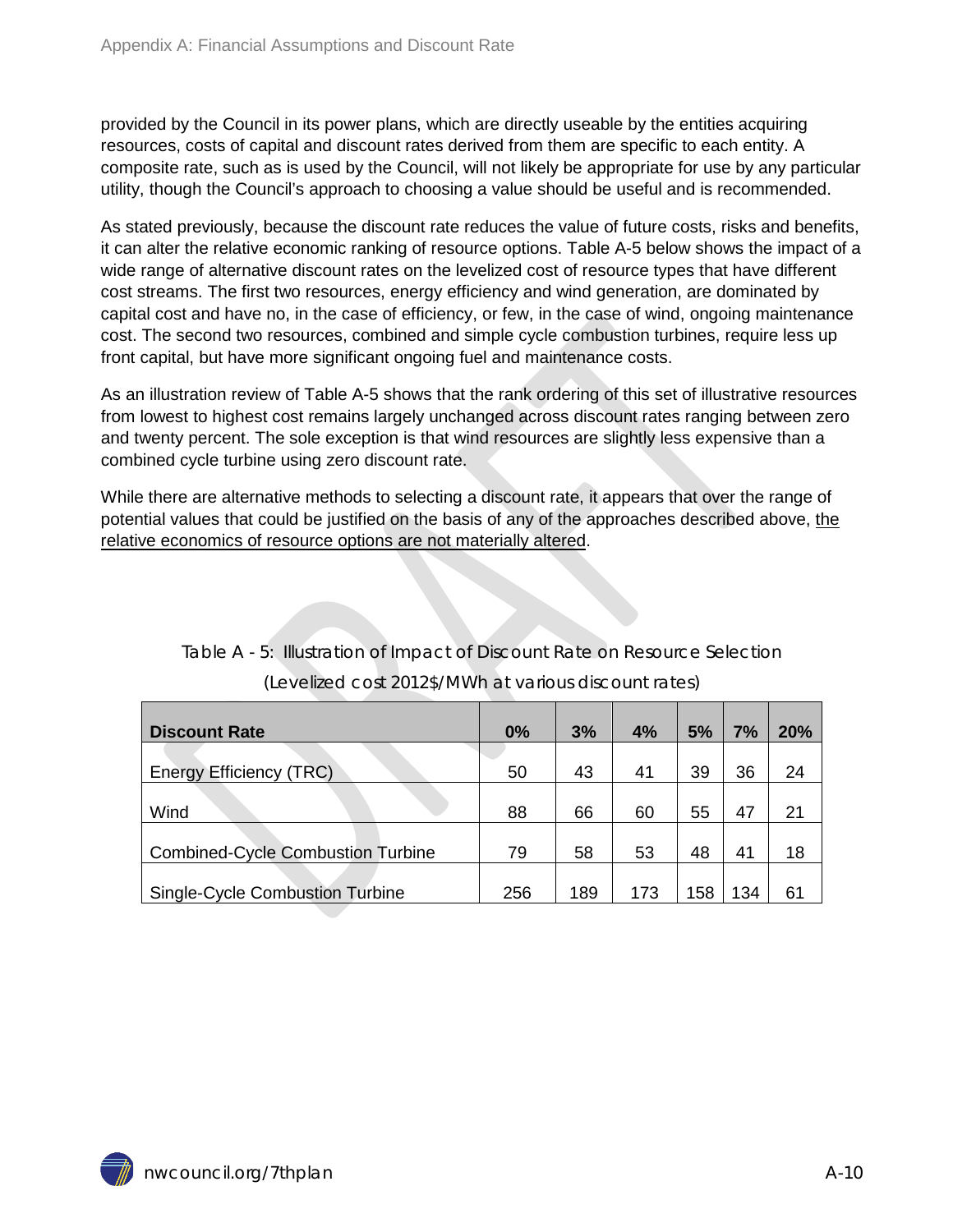#### Conclusions

In order to reflect both descriptive and prescriptive approaches, and given that the use of either corporate or consumer perspectives makes no material difference in resource selection, the Council used a real discount rate of 4 percent for its analysis in the Seventh Power Plan. However, as a sensitivity analysis Council decided to test both 4% and 5% discount rate to see if there is significant difference in the Plan's outcome. As of writing for the draft plan, evaluation of impact on resource plan with 5% discount rate has not yet been completed

#### <span id="page-10-0"></span>Additional Financial Analysis:

For additional financial analysis information related to conservation and generation resources see appendices G and H.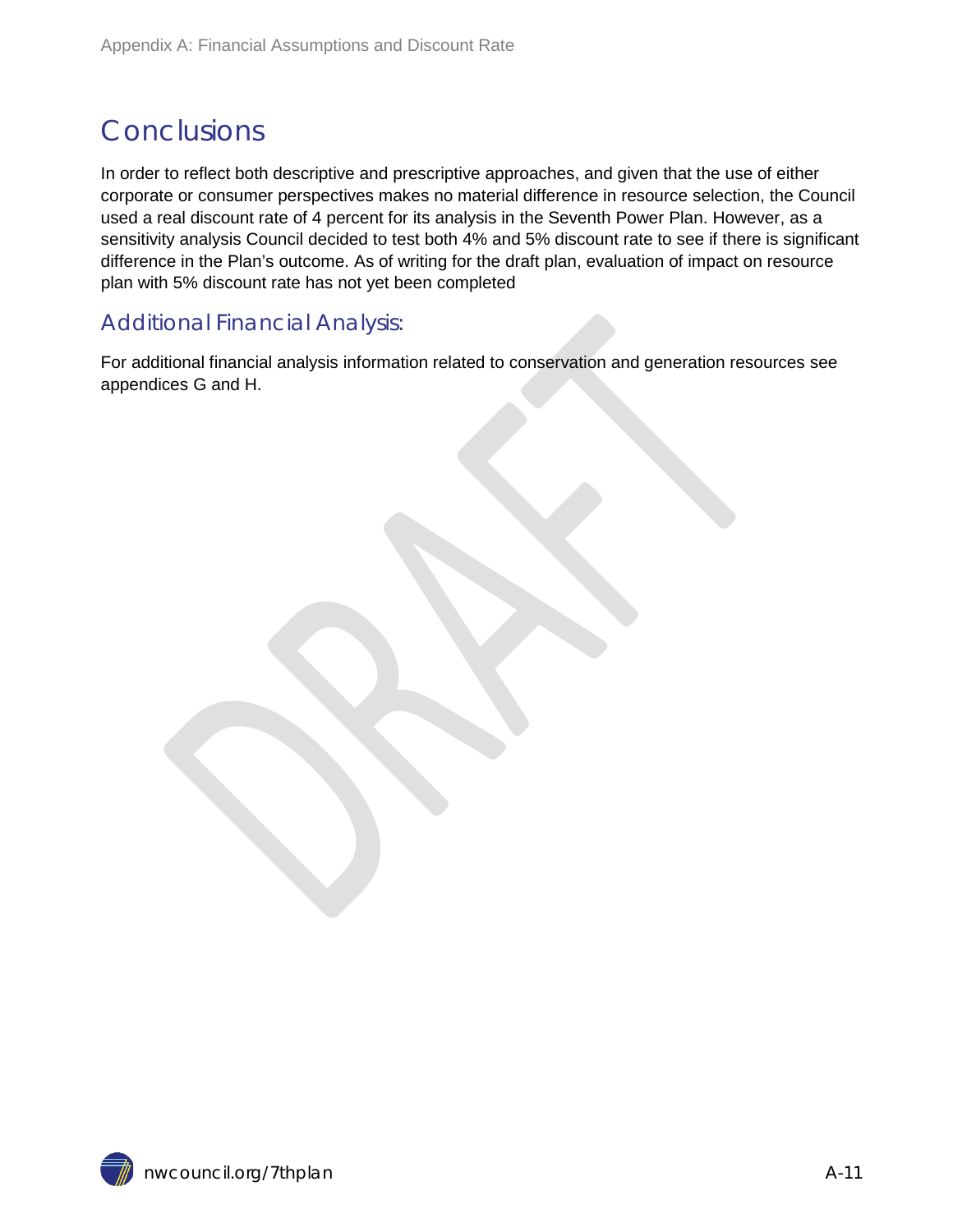#### <span id="page-11-0"></span>REFERENCE ASSUMPTIONS



#### <span id="page-11-1"></span>Figure A - 1: Discount Rate Calculation for Corporate Perspective

| Resource                     |                            | Real                   | Weighted<br><b>Discount</b> |
|------------------------------|----------------------------|------------------------|-----------------------------|
| Purchaser                    | <b>Funding Source</b>      | <b>Cost of Capital</b> | Rate                        |
| <b>Muni</b>                  | <b>AAA Municipal Bonds</b> | 3.54%                  | 0.69%                       |
| Co-op                        | Coop WACC                  | 3.79%                  | 0.16%                       |
| <b>IOU</b>                   | <b>IOU WACC</b>            | 5.45%                  | 1.98%                       |
| <b>BPA</b>                   | 30 yr Treasury. + 90 Basis | 4.39%                  | 0.26%                       |
| <b>Residential Customers</b> | <b>Various</b>             | 3.02%                  | 0.42%                       |
| <b>Business Customers</b>    | <b>Various</b>             | 5.01%                  | 1.55%                       |
|                              |                            |                        | 4.5%                        |